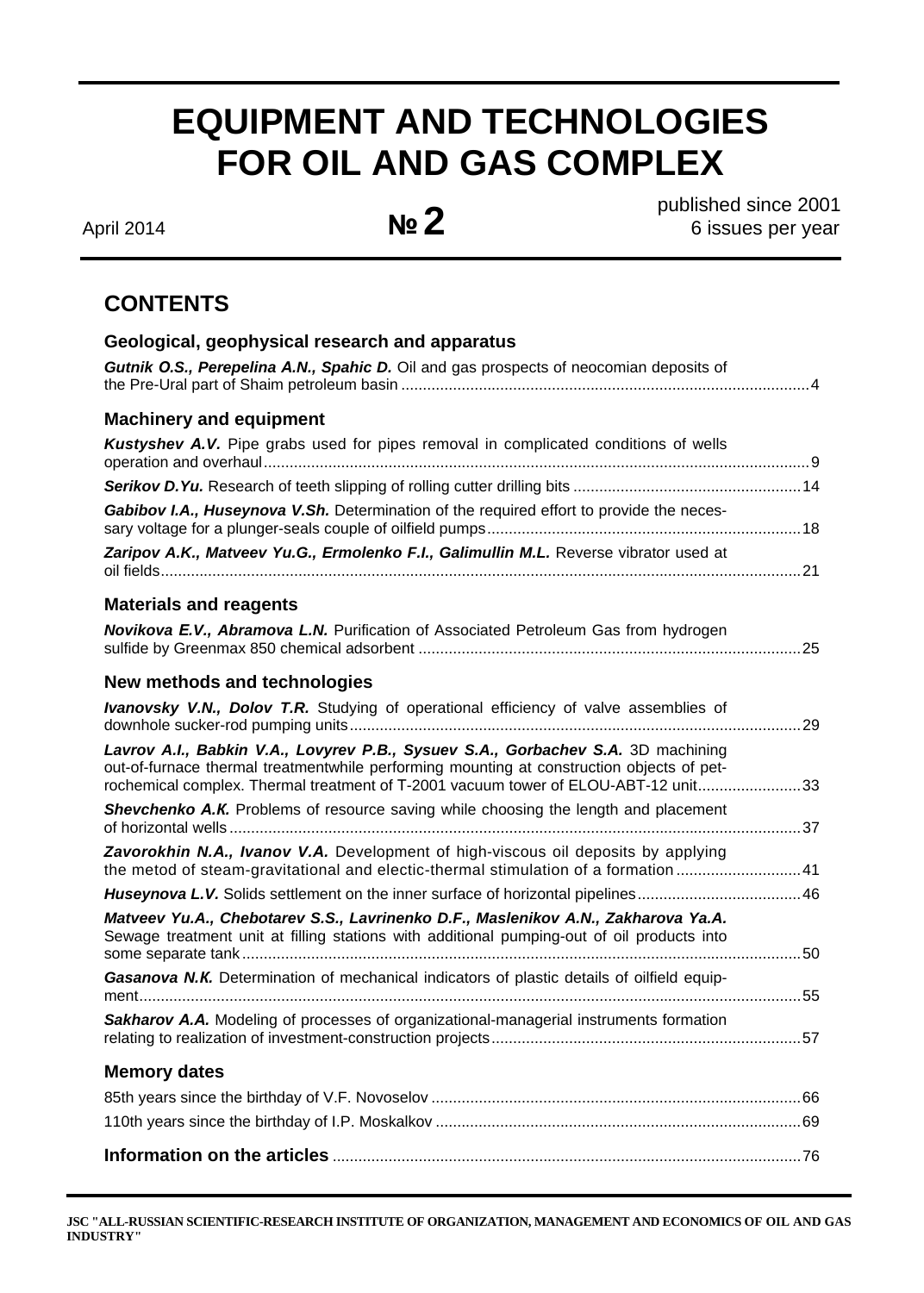#### **OIL AND GAS PROSPECTS OF NEOCOMIAN DEPOSITS OF THE PRE-URAL PART OF SHAIM PETROLEUM BASIN**

#### **Olga Sergeevna Gutnik**

#### **JSC "Bashneftegeofizika"**

13, Lenin str., 450000, Ufa, Republic of Bashkortostan, Russian **Federation** Phone: 8 (347) 272-75-76. E-mail: Gutnik@bngf.ru;

#### **Anastasia Nikolaevna Perepelina**

#### **Schlumberger**

2/1, Vosmogo Marta str., 625000, Tyumen, Russian Federation. Phone: 8 (3452) 52-00-60. E-mail: APerepelina@slb.com;

#### **Darko Spahic**

#### **Schlumberger**

3, Leningradskoe shosse, 125171, Moscow, Russian Federation. Phone: 8 (495) 935-82-00. E-mail: DSpahic@slb.com

Prospects for oil and gas content of Neocomian sandstone layers which are spread in the north-western part of Shaim petroleum basin are considered in the paper. It is exactly the territory where the most favorable paleo-geomorphic conditions for formation of petroleum reservoirs and hydrocarbon are found. The Neocomian sequence is the main prospective target of the Western Siberia the deposits of which are characterized by considerable concentration of initial potential resources and identified hydrocarbon resources. The largest and prolific oil accumulations, being nowadays the main target of oil production, are confined to this sequence's sediments. Prospects for oil and gas content of Urai region are associated not only with the new oilfields discovery in the new areas of Middle and Upper Jurassic deposits, traditional for Shaim petroleum basin, but also with prospecting for the objects in the region's new geological interval, namely, Neocomian deposits. Paleo-geomorphic and dynamic analysis and the basin modeling served the basis for predicting development of hydrocarbon traps in sediments of harosoimskaya suite.

**Key words:** neocomian deposits; harosoimskaya suite; paleo-geomorphic analysis; dynamic analysis; paleo-tectonic reconstruction; basin model.

#### **PIPE GRABS USED FOR PIPES REMOVAL IN COM-PLICATED CONDITIONS OF WELLS OPERATION AND OVERHAUL**

#### **Alexander Vasilievich Kustyshev**

**Tyumen State Oil and Gas University**  625038, Tyumen, Russian Federation. Phone/fax: 8 (3452) 286-694. E-mail: kustishev@tngg.info

In case of wells' overhaul, liquidation of failures and complications which can occur during wells operation and overhaul, are considered the most difficult and time-consuming types of work. The most frequent kinds of failures are the following: pump-compressor tubing (PCT) sticking by a sand plug during well operation or washing, sticking of PCT together with a downhole pump by a sand plug, flight of PCT or PCT together with a

down-hole pump and abandonment of an electric submersible pump with a cable or without it in a well.

Catching tools, namely, pipe grabs, which are used nowadays for broken pipes removal out of wells, are considered in the paper. Some pipe grab designs, to be used for catching and sticking of the broken pipes out of vertical, directional and horizontal wells in complicated conditions, are proposed. Constructions of pipe grabs, intended for capture and catching of the broken pipes in the complicated conditions from vertical, slanted direction wells and horizontal wells are offered. The results of tests, which testify increase of reliability of the torn-off pipes removal out of purposely deviated wells, equipped packers, are presented.

**Key words:** catching tools; pipe grab; body; die-stock; die; centralizer; nose; teeth; pyramid; broken pipe; complicated conditions; well overhaul.

#### **RESEARCH OF TEETH SLIPPING OF ROLLING CUT-TER DRILLING BITS**

#### **Dmitry Yurievich Serikov**

### **I. Gubkin Russian State University of Oil and Gas**

65, Leninsky prosp., 119991, Moscow, Russian Federation. E-mail: serrico@rambler.ru.

The research of toothed equipment slipping along the bottom hole during operation of rolling cutter drill bits is performed. Two main types of this process, namely, slipping and partial slowdown are identified. Mathematical modeling of rolling cutter rotation served the basis for defining of teeth tops motion path of a drilling bit during its operation. The areas of bottom hole damage by the teeth of cutting structures of rolling cutter drill bits during slippage and partial slowdown are determined by means of analytical calculations. Thus, the research of the process of toothed cutting structures slipping along the bottom hole during operation of rolling cutter drill bits, carried out in the present paper, allows making a conclusion that from the point of view of the bottom hole damage the process of partial slowdown of cutting structures of rolling cutter drill bits is much more efficient than the process slipping.

**Key words:** rolling cutter drill bit; cutting structures geometry; slip; slowdown.

#### **DETERMINATION OF THE REQUIRED EFFORT TO PROVIDE THE NECESSARY VOLTAGE FOR A PLUNGER-SEALS COUPLE OF OILFIELD PUMPS**

**Ibrahim Abulfaz Gabibov, Vusala Shakir Huseynova** 

#### **Azerbaijan State Oil Academy<sup>2</sup>**

20, Azadlyg prosp., Az 1010, Baku, Republic of Azerbaijan. Phone: 8 (1099450) 216-48-87. E-mail: h.ibo@mail.ru

The article solves the problem of determining the required value of the effort to provide the necessary voltage of a plungerseals couple of oilfield pumps. Years of experience in oilfield equipment operation while wells underground overhauling witnesses the fact that insurance of the reliability and operational durability of the pumping units is largely determined by the quality and performance characteristics of pump parts and fric-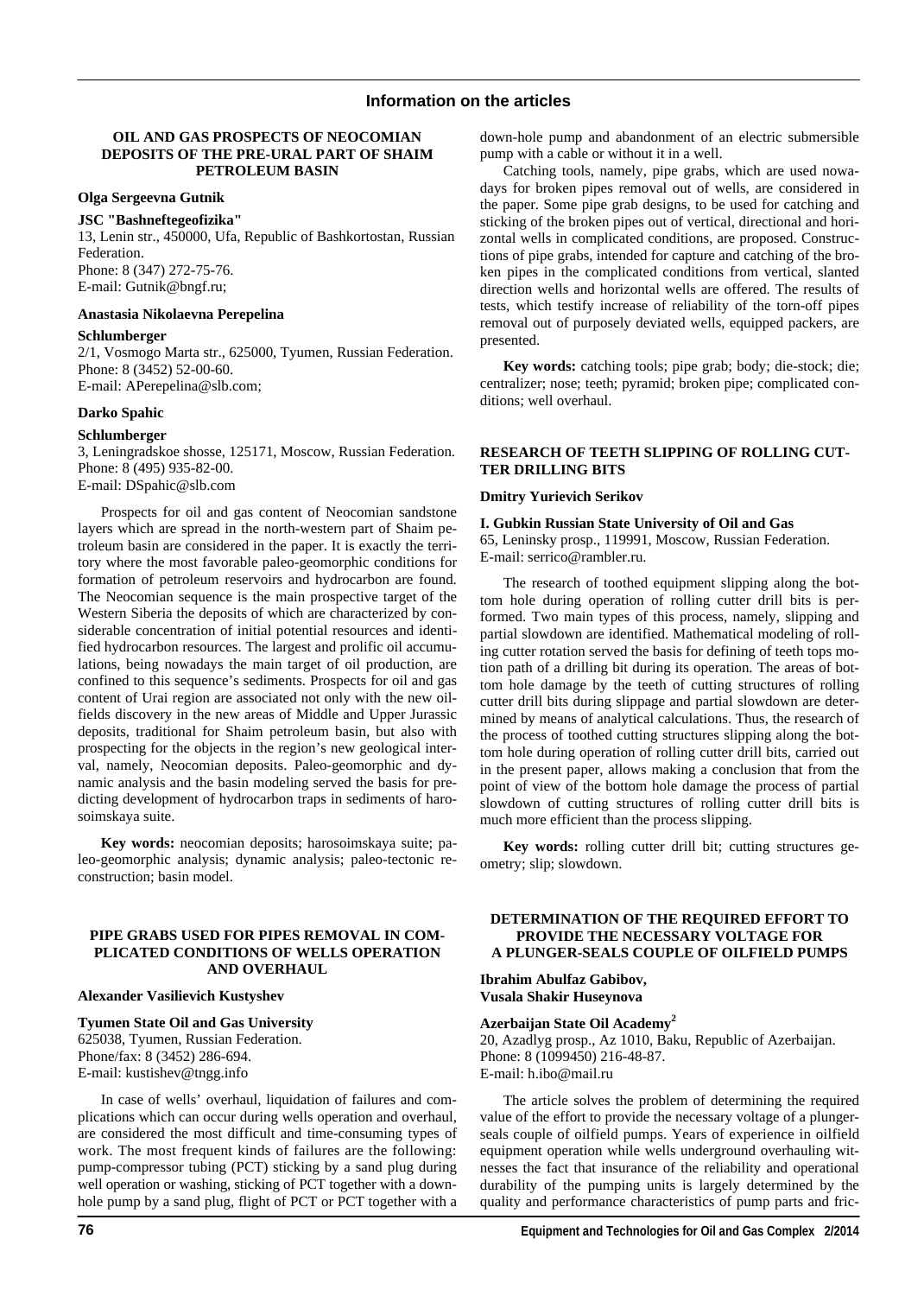tion units of the pumps hydraulic system. Major causes of pump parts failures are plungers and valves wear-out and packing seals breakdown.

**Key words:** plunger; packing seals; sealing; contact voltage; radial pressure; axial force.

#### **REVERSE VIBRATOR USED AT OIL FIELDS**

**Albert Kamilievich Zaripov1 , Yury Gennadievich Matveev<sup>2</sup> , Fedor Ivanovich Ermolenko3 , Minivaris Lutfullinovich Galimullin4**

#### **Ufa State Oil Technical University**

1, Kosmonavtov str., 450062, Ufa, Republic of Bashkortostan, Russian Federation. Phone/fax: 8 (347) 242-07-13. E-mail: a.zaripoff2015@yandex.ru<sup>1,2</sup>; Phone./fax: 8 (347) 676-54-01. E-mail: npmo@mail.ru<sup>3,4</sup>

Various vibration technologies are used for enhancement of oil recovery from formations, washing of near bottomhole area and downhole equipment. Vibration technologies providing increase of wells productivity are used thanks to their cost-effectiveness.

Different types of vibrators and devices such as hydro-mechanical, hydraulic, electro-hydraulic, ultrasonic, are used to provide vibration effect. The disadvantage of the existing vibrators and devices is fluid pulsation only in one direction. Performance of a great number of works requires the following operational mode of a vibrator: provision of fluid pulsation while its pumping into and out of wells.

The paper substantiates the necessity of development, construction diagram, the scheme and dynamics of a reversible vibrator operation. The research results of the mathematical model of the reverse vibrator lever mechanism are submitted. The basic dimensions of the vibrator experimental prototype are presented.

Key words: reverse vibrator; vibration technology; fluid pulsation; crank; valve; kinetic energy; Lagrange equation of the second kind; moment of the mechanism inertia; the generalized force of the mechanical system.

#### **PURIFICATION OF ASSOCIATED PETROLEUM GAS FROM HYDROGEN SULFIDE BY GREENMAX 850 CHEMICAL ADSORBENT**

#### **Elena Vladimirovna Novikova, Lyubov Nikolaevna Abramova**

#### **"Green Solution, Ltd."**

7/1, Khimkinsky boulevard, 125364, Moscow, Russian Federation. Phone: +7(926)112-07-81.

Results of pilot testing of Greenmax 850 new chemical adsorbent, carried out at the enterprises of oil and gas complex while purifying associated petroleum gas from hydrogen sulfide, are presented in the paper. Some possible mechanism of hydrogen sulfide reaction with chemical adsorbent components is discussed. It is shown that the reaction resulted in molecular sulfur formation. Presence of sulfur is confirmed by Raman scattering spectrum data. The data on sulfur content of the chemical adsorbent, confirmed by elemental analysis of control samples of the spent reagent, are submitted. The average sulfur content of the spent chemical adsorbent makes 0,3 kg of sulfur per one kg of chemical adsorbent that does not exceed 60 % of the theoretically possible one. Maximum sulfur content spent of the spent chemical adsorbent reaches 90 % of the theoretical one. The plant working capacity in actual operational conditions of the object is proved. It is shown that in addition to hydrogen sulfide purification from associated petroleum gas (APG) Greenmax 850 chemical adsorbent provides cleaning of APG from mercaptan sulfur and simultaneous additional drying of gas. The spent chemical adsorbent is of the 4<sup>th</sup> class of danger.

**Key words:** purification of associated petroleum gas from hydrogen sulfide; manganese dioxide; gas drying.

#### **STUDYING OF OPERATIONAL EFFICIENCY OF VALVE ASSEMBLIES OF DOWNHOLE SUCKER-ROD PUMPING UNITS**

**Vladimir Nikolaevich Ivanovsky, Temir Ruslanovich Dolov** 

**I. Gubkin Russian State University of Oil and Gas** 

65, Leninsky prosp., 119991, Moscow, Russian Federation. Phone: 8 (499) 135-72-16. E-mail: ivanovskivn@rambler.ru, E-mail: dolovtemir@yandex.ru

The mathematical models of valves used for operation of downhole sucker-rod pumps are developed. Hydraulic characteristics of valves of different design are built. The characteristics make it possible to choose the design of valve assemblies for specific operating conditions. The test facility for studying valve assemblies of sucker rod pumps is developed.

**Key words:** sucker-rod pump; valve assembly; valve mathematical model; hydraulic resistance.

#### **3D MACHINING OUT-OF-FURNACE THERMAL TREATMENTWHILE PERFORMING MOUNTING AT CONSTRUCTION OBJECTS OF PETROCHEMICAL COMPLEX. THERMAL TREATMENT OF Т-2001 VAC-UUM TOWER OF ELOU-ABT-12 UNIT**

**Alexander Ivanovich Lavrov, Vladimir Andreevich Babkin, Petr Borisovich Lovyrev, Sergey Alexeevich Sysuev, Sergey Alexandrovich Gorbachev** 

**JSC "Volgograd Scientific-Research and Project Institute of Technology of Chemical and Petroleum Apparatus Engineering" — JSC "VNIIPTchimnefteapparatyra"**  906, V.I. Lenin prosp., 400005, Volgograd, Russian Federation. Phone: 8 (8442) 23-21-17, 8 (8442) 23-10-71; fax: 8 (8442) 23-11-49, 8 (8442) 23-10-71. E-mail: vniipthna@mail.ru, termoteh23@yandex.ru.

Mounting of "T-2001" vacuum tower of 41500 mm high, 9600 mm of diameter and maximum wall thickness of 48 mm at the site of "RN-Tuapse Refinery, Ltd." enterprise required thermal treatment of its body in order to remove residual welding stresses. Due to the vacuum tower's impressive size furnace heating products proved unworkable and the local thermal treatment appeared unprofitable, labor-intensive and didn't ensure complete removal of the stresses. Some method of out-of-furnace, 3D machining thermal treatment, unique for the object of such size, was proposed. The technology and equipment deve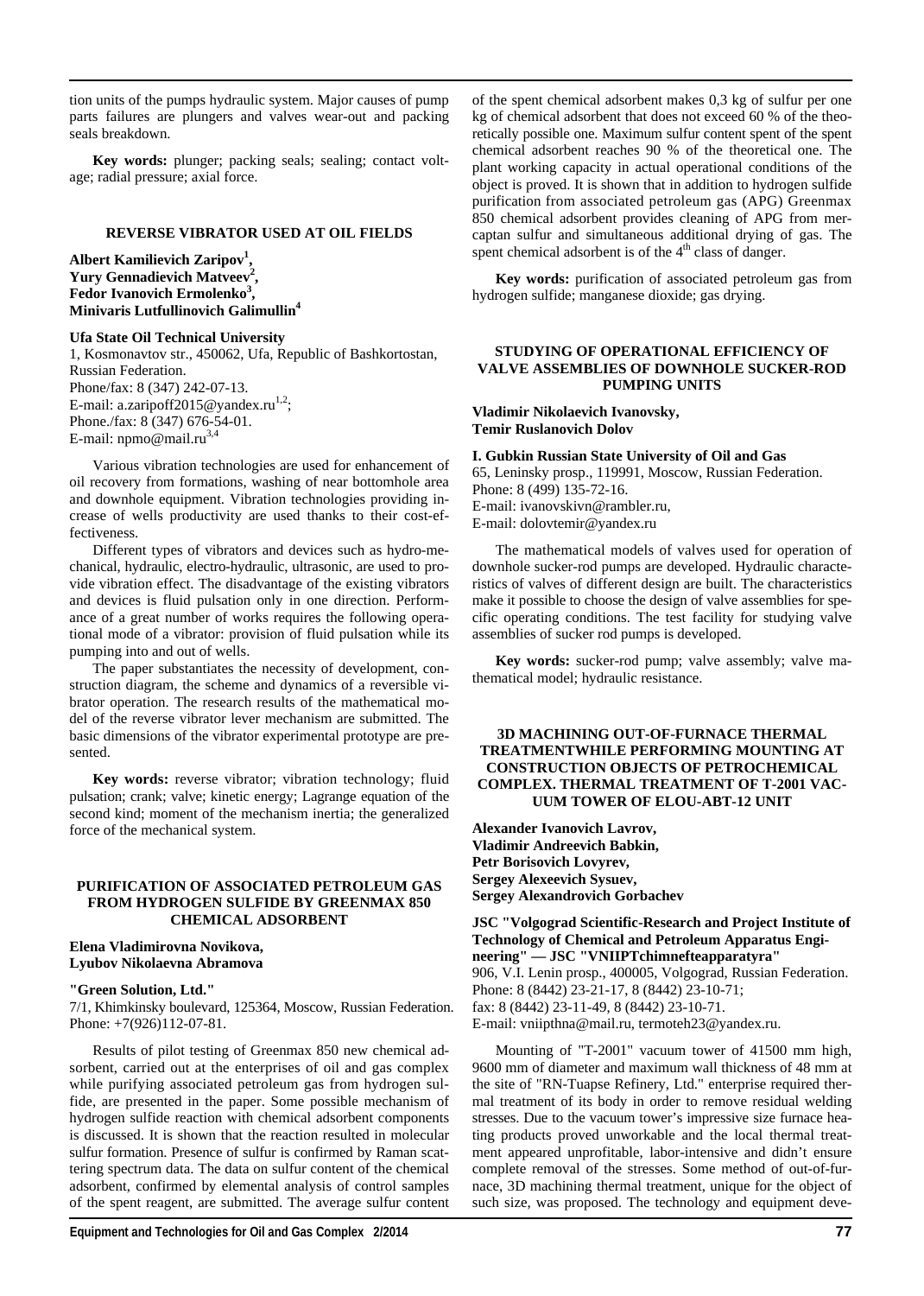loped by the specialists of "VNIIPTchimnefteapparatura" allowed simultaneous heating of the facility's whole body in accordance with high tempering mode thus providing even temperature distribution, good control over the process and, consequently, high quality of thermal treatment.

**Key words:** out-of- furnace, 3D machining thermal treatment; petrochemical complex; vacuum tower; residual welding stresses; local thermal treatment; weld; high tempering; heating source; temperature control; furnace heating; heat carrying agent.

#### **PROBLEMS OF RESOURCE SAVING WHILE CHOOS-ING THE LENGTH AND PLACEMENT OF HORIZON-TAL WELLS**

#### **Alexander Konstantinovich Shevchenko**

Phone: 8 (8442) 72-50-42.

The main factors effecting horizontal wells flow-rate are analyzed. Some examples of horizontal wells usage in conditions of terrigene and carbonaceous reservoirs are considered.

**Key words:** well; flow-rate; formation thickness; horizontal wellbore.

#### **DEVELOPMENT OF HIGH–VISCOUS OIL DEPOSITS BY APPLYING THE METOD OF STEAM-GRAVITATIONAL AND ELECTIC-THERMAL STIMU-LATION OF A FORMATION**

#### **Nikita Alexeevich Zavorokhin, Vladimir Anatolievich Ivanov**

#### **Nefteyugansk affiliate of Tyumen State Oil and Gas University**

33, 16th microraion str., 628310, Nefteyugansk, Tyumen region, Russian Federation. Phone/fax: 8 (3463) 24-66-30. E-mail: priemnaya\_tgngu@mail.ru

The electric heater is proposed to improve the effect of a formation thermal–steam stimulation. A tail pipe, located in a formation productive zone is used as an electric heater. Electric current runs through the above-said tail pipe. This allows using horizontal wells for extracting high viscous oil out of a formation. Some part of a deposit is covered by wide-spaced producing wells with two horizontally branched wellbores and horizontal wells. The valves are placed on producing wells' sidetracks, which allow implementing cyclic interval recovery of a productive formation. The suggested technology of cyclic interval recovery of productive formations takes into account the dynamics of non-simultaneous water-flooding process of a collector's zones with different irregular permeability. It allows involving the formation's low-permeable zones into the filtration process, i.e. embracing all mobile oil reserves by water-flooding.

**Key words:** high-viscous oil deposits; cyclic steam treatment of wells; horizontal well; electrical heater.

#### **SOLIDS SETTLEMENT ON THE INNER SURFACE OF HORIZONTAL PIPELINES**

#### **LalaVadifovna Huseynova**

#### **State Oil Academy of Azerbaijan Republic**

20, Azadlyg prosp., Az 1010, Baku, Republic of Azerbaijan. Phone: 8 (1099450) 310-63-40.

E-mail: aynur\_13@box.az

The problems of solids settlement from oil volume in horizontal canals and pipelines are considered. Conditions of turbulent solids settlement are analyzed and some mathematical model of the process is built. Comparison of the settlement design speeds in horizontal pipelines with the existing experimental data is conducted.

**Key words:** solids settlement; gravitational settlement; horizontal pipe; turbulent settlement speed; isotopic turbulent flow.

#### **SEWAGE TREATMENT UNIT AT FILLING STATIONS WITH ADDITIONAL PUMPING-OUT OF OIL PROD-UCTS INTO SOME SEPARATE TANK**

#### **The RF patent of utility model**

**Yury Alexeevich Matveev, Stanislav Stefanovich Chebotarev, Dmitry Fedorovich Lavrinenko, Alexander Nikolaevich Maslenikov, Yanna Alexandrovna Zakharova,** 

**Federal State Budget Educational Establishment of Higher Professional Education "Ulyanovsk State University"**  42, Leo Tolstoy str., 432017, Ulyanovsk, Russian Federation. Phone: 8 (8422) 37-24-62. E-mail: bgd020762@mail.ru

The useful model refers to the devices of waste water treatment at filling stations. The unit allows effective waste water treatment at filling stations from oil products, mechanical impurities and suspended materials as well as collecting oil products in some separate tank. The useful model involves two filter sumps, distribution pipelines with gate valves, pump units, coarse-mesh and fine filters, tanks for waste water, clean water, slime and oil products.

**Key words:** filter; tank; sewage unit; pipeline; gate valve; waste and clean water; mechanical impurities; oil products; pump; intake pipe.

#### **DETERMINATION OF MECHANICAL INDICATORS OF PLASTIC DETAILS OF OILFIELD EQUIPMENT**

#### **Nailya Aga Kyazim Gasanova**

#### **Azerbaijani State Oil Academy**

20, Azadlyg prosp., Аz 1010, Baku, Republic of Azerbaijan. Phone/fax: 8 (1099412) 498-29-41. E-mail: ihm@adna.baku.az

The analysis of manufacturing of plastic parts to be used in oilfield equipment is carried out. Regularity of dependence of plastic parts shrinkage on their manufacture modes is proved.

Changes of ready-made parts quality depending on the casting pressure are defined as well as dependence of change of shrinkage, density, roughness, hardness and breaking stress while stretching on casting modes are determined.

**Key words:** oilfield equipment; technological parameters; manufacturing process; optimum pressure; press-mould.

#### **MODELING OF PROCESSES OF ORGANIZATIONAL-MANAGERIAL INSTRUMENTS FORMATION RELAT-ING TO REALIZATION OF INVESTMENT-CONSTRUCTION PROJECTS**